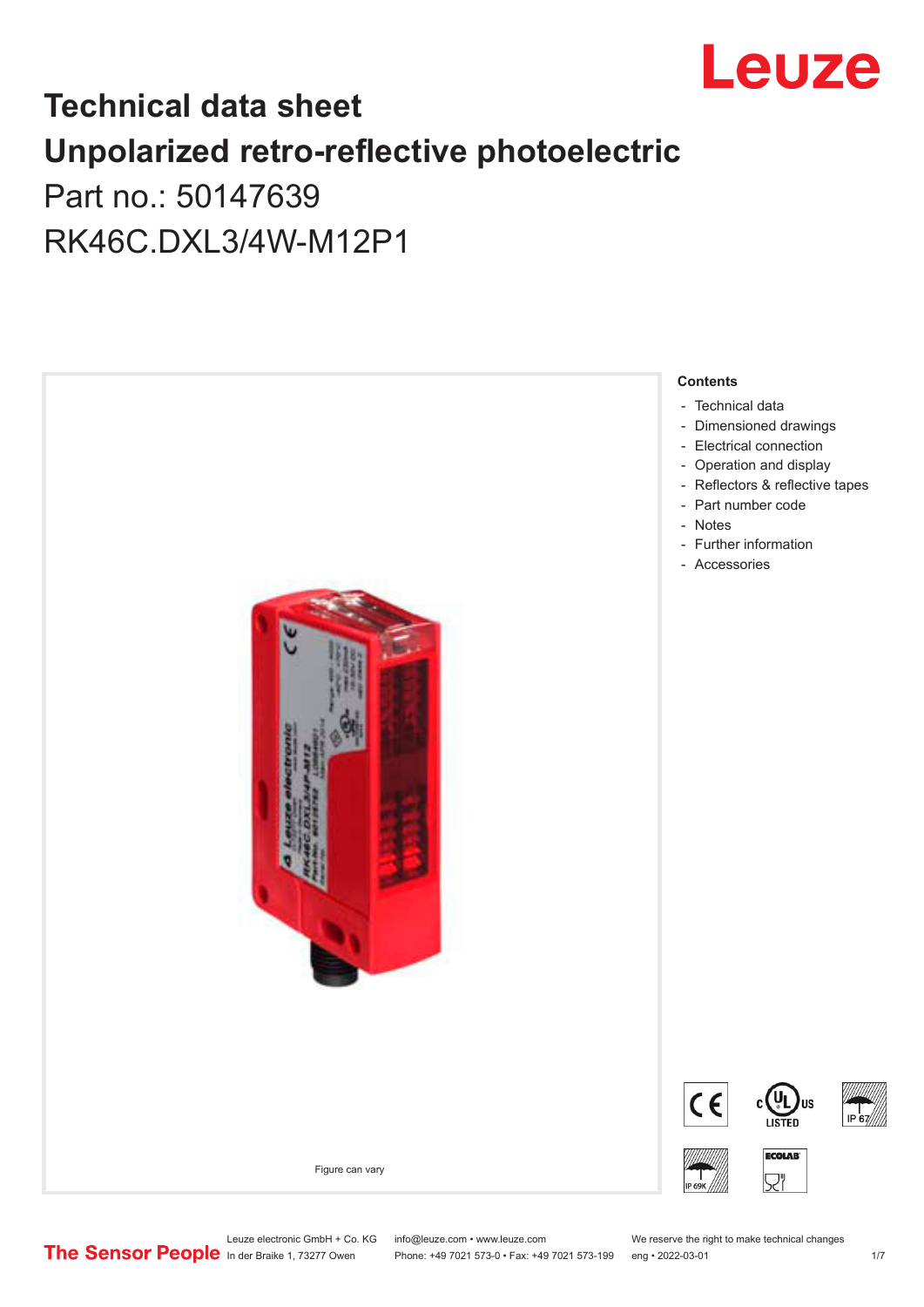### <span id="page-1-0"></span>**Technical data**

# Leuze

#### **Basic data**

**Series** 46C **Operating principle** Reflection principle **Application** Detection of objects with openings

#### **Special version**

**Special version** Extra long light spot (XL)

Warning output

#### **Optical data**

| <b>Operating range</b>          | Guaranteed operating range                  |
|---------------------------------|---------------------------------------------|
| <b>Operating range</b>          | $0.44$ m, With reflector TK(S) $100x100$    |
| <b>Operating range limit</b>    | Typical operating range                     |
| <b>Operating range limit</b>    | $0.45.2$ m, With reflector TK(S)<br>100x100 |
| Type of detection range         | Light-band 40-60 mm                         |
| Light source                    | LED, Red                                    |
| Wavelength                      | 620 nm                                      |
| <b>Transmitted-signal shape</b> | Pulsed                                      |
| LED group                       | Exempt group (in acc. with EN 62471)        |

#### **Electrical data**

**Protective circuit** Polarity reversal protection Short circuit protected Transient protection

| Performance data              |                                     |
|-------------------------------|-------------------------------------|
| Supply voltage Ս <sub>ո</sub> | 10  30 V, DC, Incl. residual ripple |
| Residual ripple               | $0$ 15 %, From $U_{p}$              |
| Open-circuit current          | $020$ mA                            |
|                               |                                     |

#### **Outputs**

**Number of digital switching outputs** 2 Piece(s)

**Switching output 1**

| <b>Switching outputs</b> |                                   |
|--------------------------|-----------------------------------|
| Voltage type             | DC.                               |
| Switching current, max.  | 100 mA                            |
| Switching voltage        | high: $\geq$ (U <sub>B</sub> -2V) |
|                          | Low: $\leq$ 2V                    |
|                          |                                   |

| <b>Assignment</b>          | Connection 1, pin 4   |  |
|----------------------------|-----------------------|--|
| <b>Switching element</b>   | Transistor, PNP       |  |
| <b>Switching principle</b> | Light switching       |  |
|                            |                       |  |
| <b>Switching output 2</b>  |                       |  |
| <b>Assignment</b>          | Connection 1, pin 2   |  |
| <b>Switching element</b>   | Transistor, PNP       |  |
| <b>Switching principle</b> | $U_{\rm p}$ switching |  |

#### **Timing**

| Switching frequency | 250 Hz |
|---------------------|--------|
| Response time       | 2 ms   |
| Readiness delay     | 300 ms |

| <b>Connection 1</b>       |                 |
|---------------------------|-----------------|
| <b>Function</b>           | Signal OUT      |
|                           | Voltage supply  |
| <b>Type of connection</b> | Connector       |
| <b>Thread size</b>        | M <sub>12</sub> |
| <b>Type</b>               | Male            |
| <b>Material</b>           | Plastic         |
| No. of pins               | 4-pin           |
| Encoding                  | A-coded         |

#### **Mechanical data**

| Dimension (W x H x L)             | 20.5 mm x 76.3 mm x 44 mm    |
|-----------------------------------|------------------------------|
| <b>Housing material</b>           | <b>Plastic</b>               |
| <b>Plastic housing</b>            | PC-PBT                       |
| Lens cover material               | Plastic / PMMA               |
| Net weight                        | 60 g                         |
| <b>Housing color</b>              | Red                          |
| <b>Type of fastening</b>          | Through-hole mounting        |
|                                   | Via optional mounting device |
| <b>Compatibility of materials</b> | <b>ECOLAB</b>                |

#### **Operation and display**

| Type of display                     | I FD                   |
|-------------------------------------|------------------------|
| <b>Number of LEDs</b>               | 2 Piece(s)             |
| <b>Operational controls</b>         | Teach button           |
| Function of the operational control | Sensitivity adjustment |
|                                     |                        |

#### **Environmental data**

| Ambient temperature, operation | -40  60 °C                       |
|--------------------------------|----------------------------------|
| Ambient temperature, storage   | $-40$ 70 $^{\circ}$ C $^{\circ}$ |

#### **Certifications**

| Degree of protection     | IP 67         |
|--------------------------|---------------|
|                          | IP 69K        |
| <b>Protection class</b>  | Ш             |
| <b>Certifications</b>    | c UL US       |
| <b>Standards applied</b> | IEC 60947-5-2 |
|                          |               |

#### **Classification**

| <b>Customs tariff number</b> | 85365019 |  |
|------------------------------|----------|--|
| <b>ECLASS 5.1.4</b>          | 27270902 |  |
| <b>ECLASS 8.0</b>            | 27270902 |  |
| <b>ECLASS 9.0</b>            | 27270902 |  |
| ECLASS 10.0                  | 27270902 |  |
| <b>ECLASS 11.0</b>           | 27270902 |  |
| ECLASS 12.0                  | 27270902 |  |
| <b>ETIM 5.0</b>              | EC002717 |  |
| <b>ETIM 6.0</b>              | EC002717 |  |
| <b>ETIM 7.0</b>              | EC002717 |  |

**Function** Warning output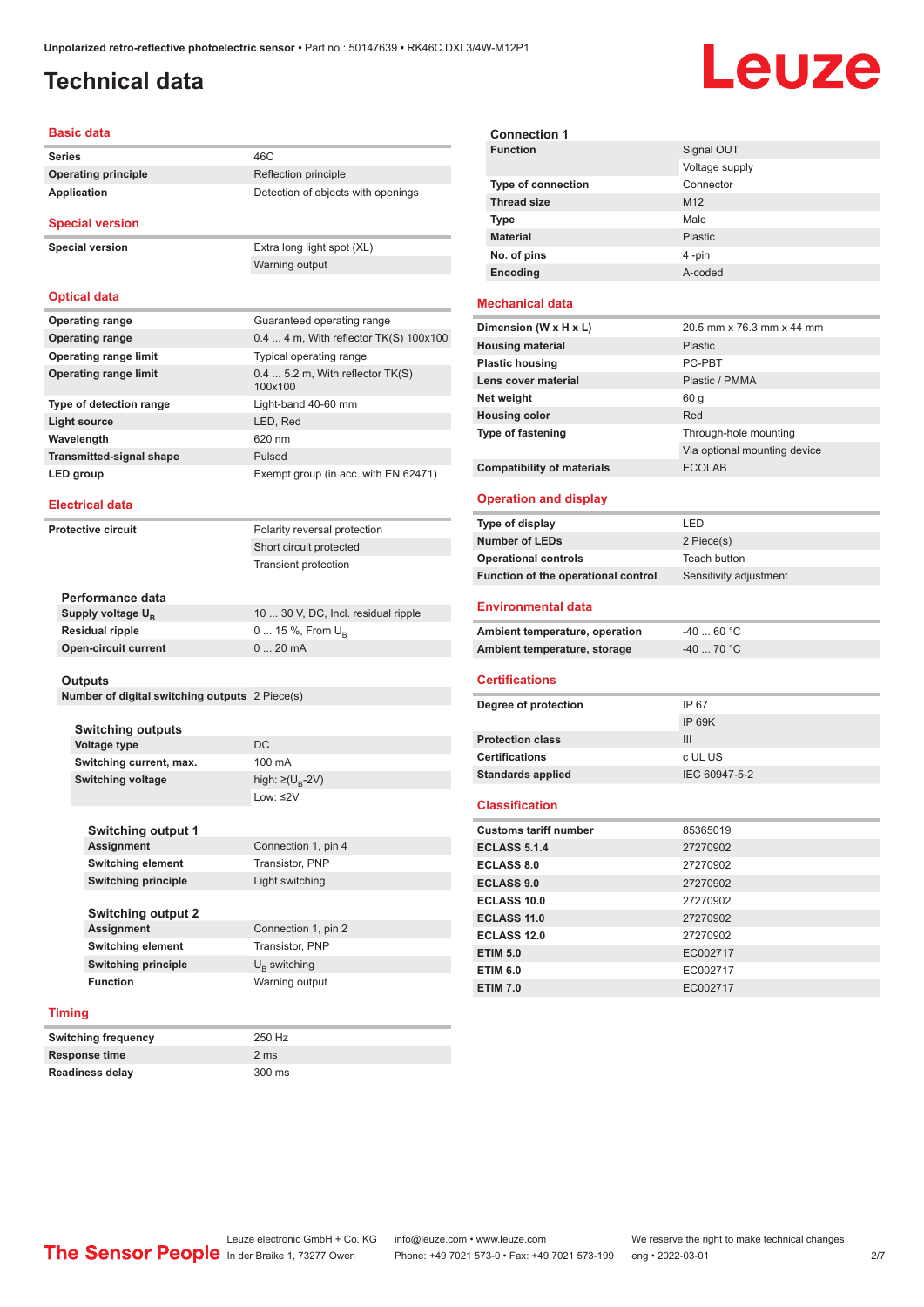### <span id="page-2-0"></span>**Dimensioned drawings**

Leuze

All dimensions in millimeters



### **Electrical connection**

#### **Connection 1**

| <b>Function</b>    | Signal OUT<br>Voltage supply |
|--------------------|------------------------------|
| Type of connection | Connector                    |
| <b>Thread size</b> | M12                          |
| <b>Type</b>        | Male                         |
| <b>Material</b>    | Plastic                      |
| No. of pins        | 4-pin                        |
| Encoding           | A-coded                      |

### **Pin Pin assignment 1** V+

| $\overline{2}$ | <b>OUT WARN</b> |  |
|----------------|-----------------|--|
| 3              | <b>GND</b>      |  |
| 4              | <b>OUT</b>      |  |
|                |                 |  |

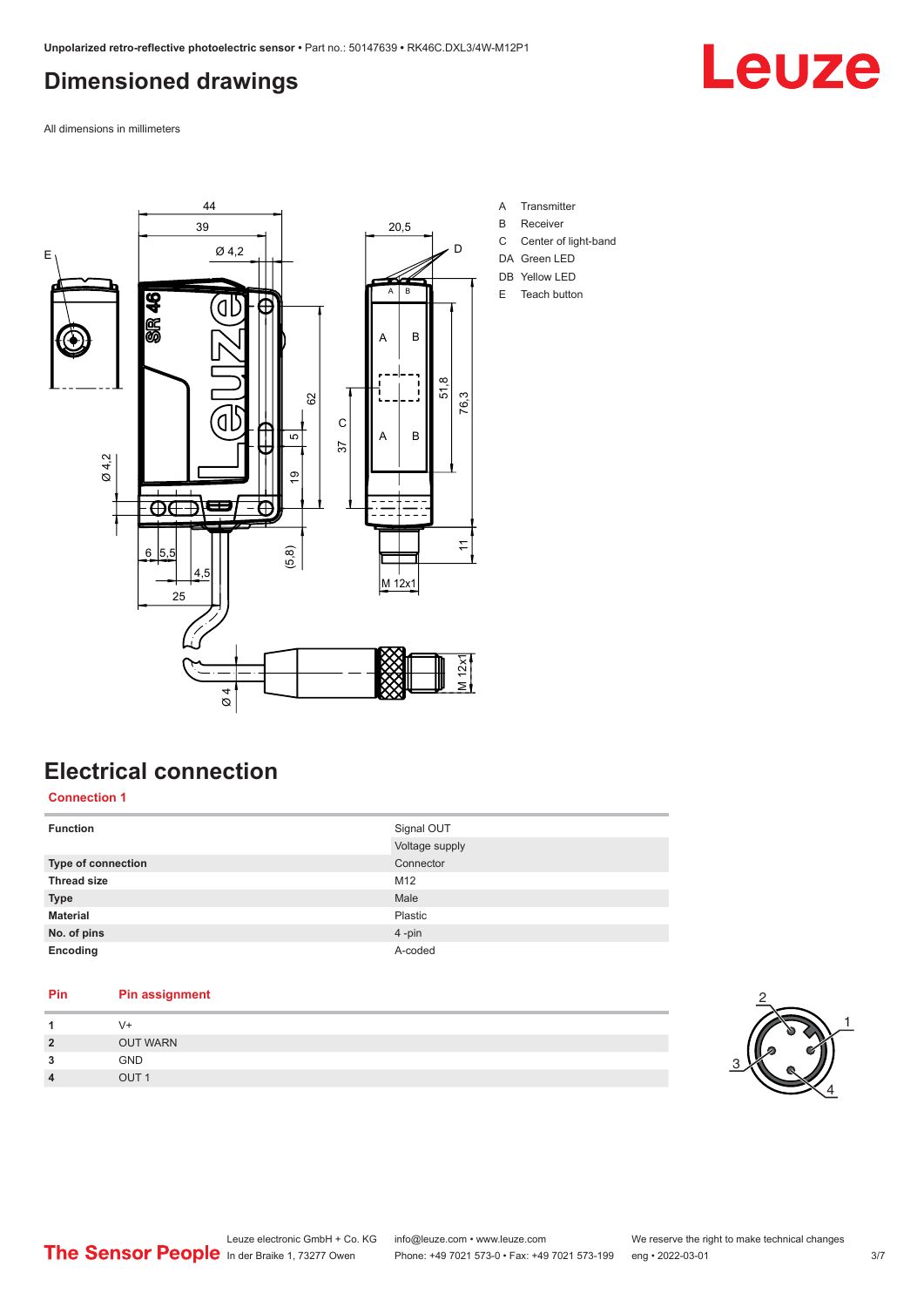### <span id="page-3-0"></span>**Operation and display**

## **Leuze**

| <b>Display LED 1</b>    | <b>Display LED 2</b>     | Meaning               |
|-------------------------|--------------------------|-----------------------|
| Green, continuous light | Off                      | Operational readiness |
| Green, continuous light | Yellow, continuous light | Light path free       |
| Green, flashing         | Yellow, flashing         | Teach event active    |

### **Reflectors & reflective tapes**

| Part no. | <b>Designation</b> | <b>Operating range</b><br><b>Operating range</b> | <b>Description</b>                                                                                                                                                                                                                          |
|----------|--------------------|--------------------------------------------------|---------------------------------------------------------------------------------------------------------------------------------------------------------------------------------------------------------------------------------------------|
| 50003192 | TK 100x100         | $0.44$ m<br>0.45.2m                              | Design: Rectangular<br>Triple reflector size: 4 mm<br>Reflective surface: 96 mm x 96 mm<br>Material: Plastic<br>Base material: Plastic<br>Chemical designation of the material: PMMA8N<br>Fastening: Rear side can be glued                 |
| 50022816 | <b>TKS 100X100</b> | $0.44$ m<br>0.45.2m                              | Design: Rectangular<br>Triple reflector size: 4 mm<br>Reflective surface: 96 mm x 96 mm<br><b>Material: Plastic</b><br>Base material: Plastic<br>Chemical designation of the material: PMMA8N<br>Fastening: Through-hole mounting, Adhesive |
| 50040820 | <b>TKS 40X60</b>   | 0.43m<br>0.43.9m                                 | Design: Rectangular<br>Triple reflector size: 4 mm<br>Reflective surface: 37 mm x 56 mm<br>Material: Plastic<br>Base material: Plastic<br>Chemical designation of the material: PMMA8N<br>Fastening: Through-hole mounting, Adhesive        |

#### **Part number code**

Part designation: **AAA46C d EE-f.GG H/i J-K**

| AAA46C | Operating principle / construction<br>HT46C: Diffuse reflection sensor with background suppression<br>LS46C: Throughbeam photoelectric sensor transmitter<br>LE46C: Throughbeam photoelectric sensor receiver<br>PRK46C: Retro-reflective photoelectric sensor with polarization filter                                                                                                                                                                                                                                                                                                                                                                                                        |
|--------|------------------------------------------------------------------------------------------------------------------------------------------------------------------------------------------------------------------------------------------------------------------------------------------------------------------------------------------------------------------------------------------------------------------------------------------------------------------------------------------------------------------------------------------------------------------------------------------------------------------------------------------------------------------------------------------------|
|        | RK46C: Retro-reflective photoelectric sensor                                                                                                                                                                                                                                                                                                                                                                                                                                                                                                                                                                                                                                                   |
| d      | Light type<br>n/a: red light<br>I: infrared light                                                                                                                                                                                                                                                                                                                                                                                                                                                                                                                                                                                                                                              |
| EE     | Light source<br>$n/a$ : LED<br>L1: laser class 1<br>L <sub>2</sub> : laser class 2                                                                                                                                                                                                                                                                                                                                                                                                                                                                                                                                                                                                             |
| f      | Preset range (optional)<br>n/a: operating range acc. to data sheet<br>xxxF: Preset range [mm]                                                                                                                                                                                                                                                                                                                                                                                                                                                                                                                                                                                                  |
| GG     | Equipment<br>n/a: standard<br>1: 270° potentiometer<br>8: activation input (activation with high signal)<br>01: diffuse reflection sensor with background suppression (HT): HG tape (HighGain tape) is not detected from a distance of 900 mm with a set<br>operating range of $\leq 450$ mm (diffuse reflection: 6%, black)<br>D: Depolarizing media<br>E: Diffuse reflection sensor with background suppression (HT): optimized for dusty environments<br>SL: Diffuse reflection sensor with background suppression (HT): slit diaphragm 25 mm x 3 mm<br>P: throughbeam photoelectric sensor receiver (LE): edge filter for parallel operation<br>L: Light-band<br>XL: Extra long light spot |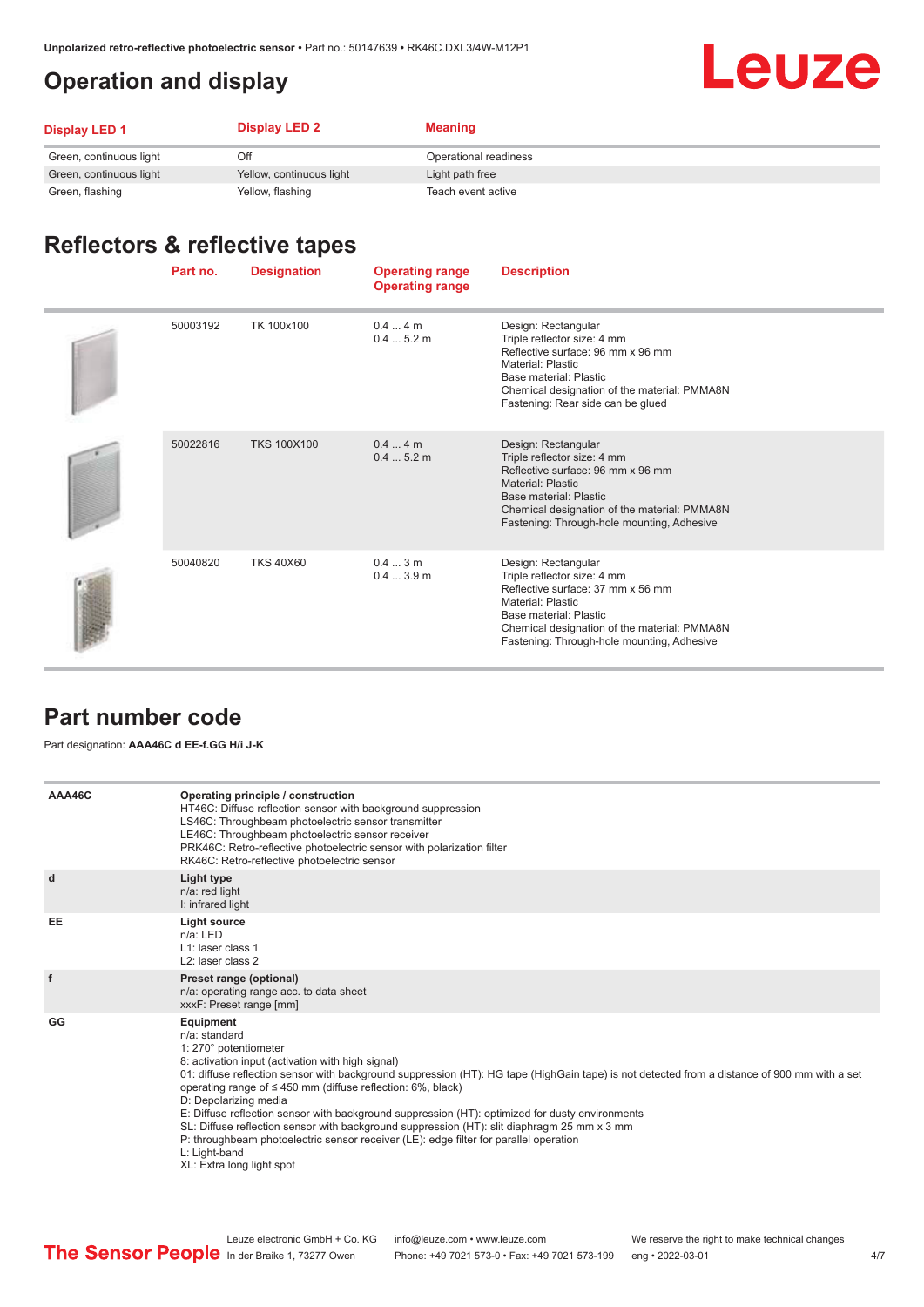#### <span id="page-4-0"></span>**Part number code**



| H           | Operating range adjustment & version<br>n/a with diffuse reflection sensor with background suppression (HT): range adjustment via mechanical adjusting spindle<br>n/a with retro-reflective photoelectric sensors (PRK): operating range not adjustable<br>1: retro-reflective photoelectric sensors (PRK/RK): sensitivity adjustment via potentiometer<br>3: teach-in via button<br>P2: resolution 2 mm |
|-------------|----------------------------------------------------------------------------------------------------------------------------------------------------------------------------------------------------------------------------------------------------------------------------------------------------------------------------------------------------------------------------------------------------------|
| j.          | Switching output/function OUT 1/IN: Pin 4 or black conductor<br>2: NPN transistor output, light switching<br>N: NPN transistor output, dark switching<br>4: PNP transistor output, light switching<br>P: PNP transistor output, dark switching<br>L: IO-Link                                                                                                                                             |
| J           | Switching output / function OUT 2/IN: pin 2 or white conductor<br>2: NPN transistor output, light switching<br>N: NPN transistor output, dark switching<br>4: PNP transistor output, light switching<br>P: PNP transistor output, dark switching<br>8: activation input (activation with high signal)<br>9: deactivation input (deactivation with high signal)<br>W: warning output<br>X: pin not used   |
| ĸ           | <b>Electrical connection</b><br>n/a: cable, standard length 2000 mm, 4-wire<br>200-M12: cable, length 200 mm with M12 connector, 4-pin, axial (plug)<br>M12: M12 connector, 4-pin (plug)<br>500-M12: cable, length 500 mm with M12 connector, 4-pin, axial (plug)<br>1000-M12: cable, length 1000 mm with M12 connector, 4-pin, axial (plug)                                                             |
| <b>Note</b> |                                                                                                                                                                                                                                                                                                                                                                                                          |
|             | $\&$ A list with all available device types can be found on the Leuze website at www.leuze.com.                                                                                                                                                                                                                                                                                                          |

#### **Notes**

| Observe intended use!                                                                                                                                       |
|-------------------------------------------------------------------------------------------------------------------------------------------------------------|
| $\%$ This product is not a safety sensor and is not intended as personnel protection.<br>₹ The product may only be put into operation by competent persons. |
| ♦ Only use the product in accordance with its intended use.                                                                                                 |

#### **For UL applications:**

ª For UL applications, use is only permitted in Class 2 circuits in accordance with the NEC (National Electric Code).

ª These proximity switches shall be used with UL Listed Cable assemblies rated 30V, 0.5A min, in the field installation, or equivalent (categories: CYJV/ CYJV7 or PVVA/PVVA7)

### **Further information**

- Light source: Average life expectancy 100,000 h at an ambient temperature of 25 °C
- Resolution: depending on the teach-in, see diagram
- Response time: For short decay times, an ohmic load of approx. 5 kOhm is recommended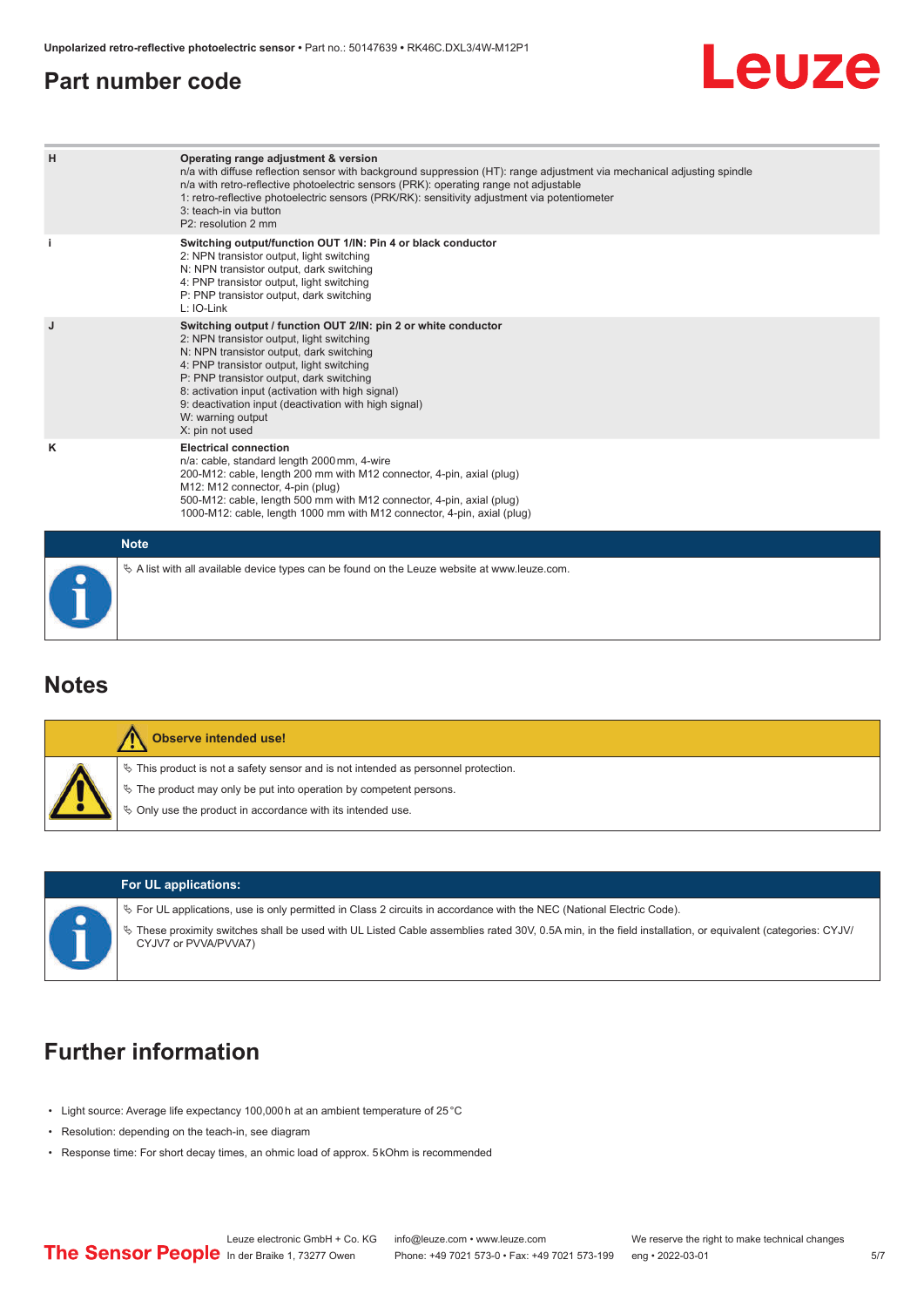### **Accessories**

### Connection technology - Connection cables

|  | Part no. | <b>Designation</b>     | <b>Article</b>   | <b>Description</b>                                                                                                                                          |
|--|----------|------------------------|------------------|-------------------------------------------------------------------------------------------------------------------------------------------------------------|
|  | 50130652 | KD U-M12-4A-V1-<br>050 | Connection cable | Connection 1: Connector, M12, Axial, Female, A-coded, 4-pin<br>Connection 2: Open end<br>Shielded: No<br>Cable length: 5,000 mm<br>Sheathing material: PVC  |
|  | 50130690 | KD U-M12-4W-V1-<br>050 | Connection cable | Connection 1: Connector, M12, Angled, Female, A-coded, 4-pin<br>Connection 2: Open end<br>Shielded: No<br>Cable length: 5,000 mm<br>Sheathing material: PVC |

### Mounting technology - Mounting brackets

| Part no. | <b>Designation</b> | <b>Article</b>  | <b>Description</b>                                                                                                                                                                       |
|----------|--------------------|-----------------|------------------------------------------------------------------------------------------------------------------------------------------------------------------------------------------|
| 50105315 | <b>BT 46</b>       | Mounting device | Design of mounting device: Angle, L-shape<br>Fastening, at system: Through-hole mounting<br>Mounting bracket, at device: Screw type<br>Type of mounting device: Rigid<br>Material: Metal |

### Mounting technology - Rod mounts

| Part no. | <b>Designation</b> | <b>Article</b>  | <b>Description</b>                                                                                                                                                                                                                                           |
|----------|--------------------|-----------------|--------------------------------------------------------------------------------------------------------------------------------------------------------------------------------------------------------------------------------------------------------------|
| 50117252 | BTU 300M-D12       | Mounting system | Design of mounting device: Mounting system<br>Fastening, at system: For 12 mm rod, Sheet-metal mounting<br>Mounting bracket, at device: Screw type, Suited for M4 screws<br>Type of mounting device: Clampable, Adjustable, Turning, 360°<br>Material: Metal |
| 50128380 | BTU 460M-D12       | Mounting system | Design of mounting device: Mounting system<br>Fastening, at system: For 12 mm rod<br>Mounting bracket, at device: Screw type<br>Type of mounting device: Adjustable, Turning, 360°<br>Material: Metal                                                        |

### Standard reflectors

| Part no. | <b>Designation</b> | <b>Article</b> | <b>Description</b>                                                                                                                                                                                                                   |
|----------|--------------------|----------------|--------------------------------------------------------------------------------------------------------------------------------------------------------------------------------------------------------------------------------------|
| 50022816 | <b>TKS 100X100</b> | Reflector      | Design: Rectangular<br>Triple reflector size: 4 mm<br>Reflective surface: 96 mm x 96 mm<br>Material: Plastic<br>Base material: Plastic<br>Chemical designation of the material: PMMA8N<br>Fastening: Through-hole mounting, Adhesive |

Leuze